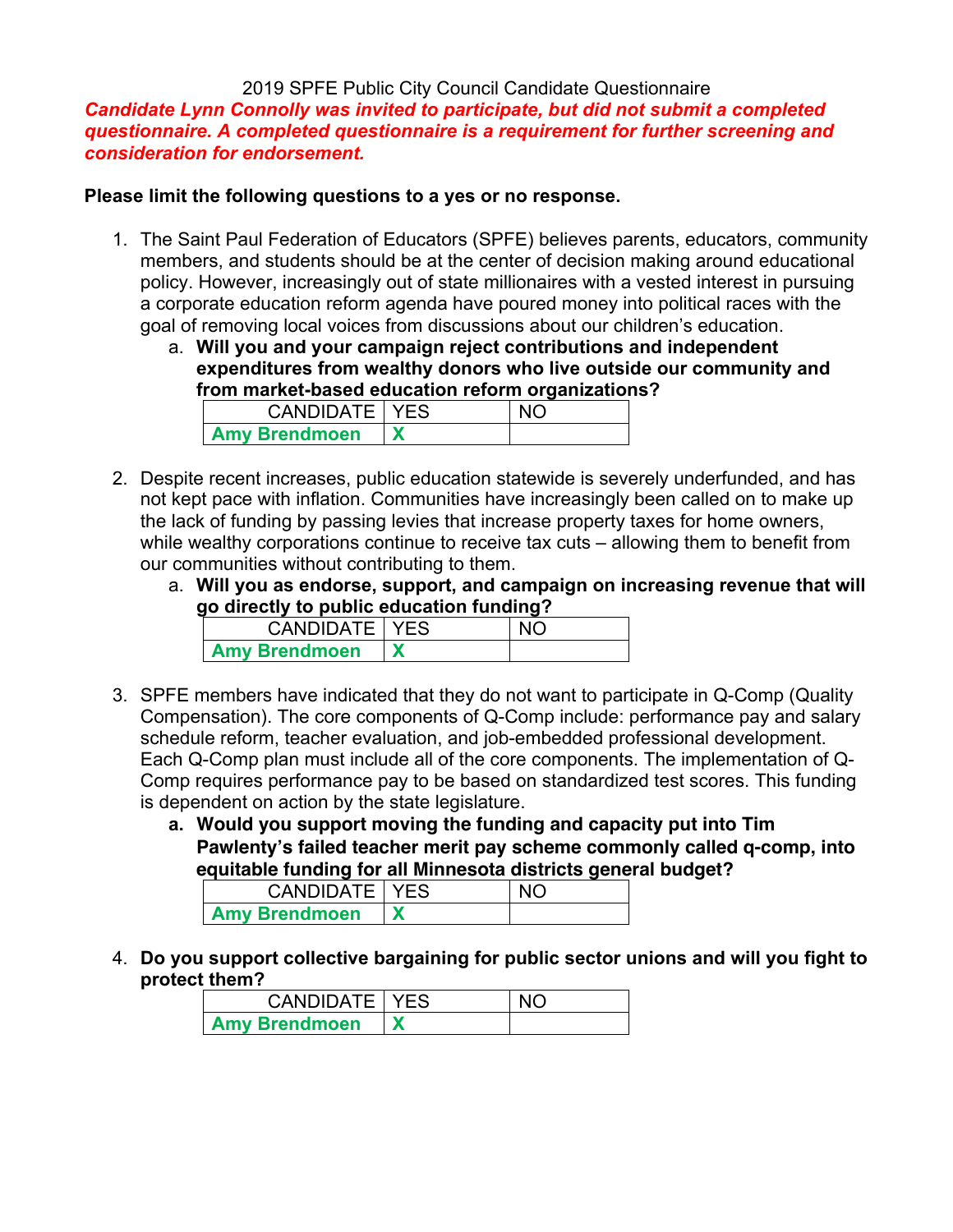## **Please limit your response to 150 words or fewer for each part of the questions below.**

1. What is the value of public education for you and for the city of Saint Paul?

**AMY BRENDMOEN:** A robust public education system is critical for the city in so many ways. We need schools that can train a workforce for 21st century jobs, help our people climb out of poverty and find opportunities, and inculcate the skills needed to be active participants in our democracy. That system needs to be strong and it needs to be public

- 2. An endorsement from SPFE is only given to candidates that show they are a champion for public education. We do not endorse in all races.
	- a. **What are your direct connections to SPPS, SPFE, and/or public education?**

**AMY BRENDMOEN:** All of my three children have attended Saint Paul public schools, and I have been an active parent in school events and other activities. As CM, I seek opportunities to engage with the teachers and admin at both Como HS and Wash in classroom and extracurricular as well.

### b. **What is your definition of a "public education champion"?**

**AMY BRENDMOEN:** A public education champion is someone who understands the unique needs and opportunities of the system and works to strengthen it in the context of public investment

### c. **Why are you seeking an endorsement from SPFE?**

**AMY BRENDMOEN:** There is a strong base of teachers in Ward 5 that looks to the SPFE for guidance as they make decisions about who to support. It signals a strong partnership between the SPFE and me.

#### d. **How do you envision working in partnership with SPFE? What does that look like when we disagree?**

**AMY BRENDMOEN:** I want to partner with SPFE to leverage city resources and programs to improve outcomes for everyone. As City Council President, I work closely with the Mayor in crafting our city's budget and determining priorities for investment. By working together, we can reduce duplication and focus our resources on the areas of greatest need.

3. Over the past year, educators across the country have gone on strike. Just one year ago, SPFE narrowly avoided a strike by reaching a last-minute contract with the district.

### a. **What have you learned from the Red for Ed Movement?**

**AMY BRENDMOEN:** I was not familiar, but based on a google search, the nationwide success of the Red for Ed Movement demonstrates the power that we can have if we join together to demand the resources our children and communities deserve. We need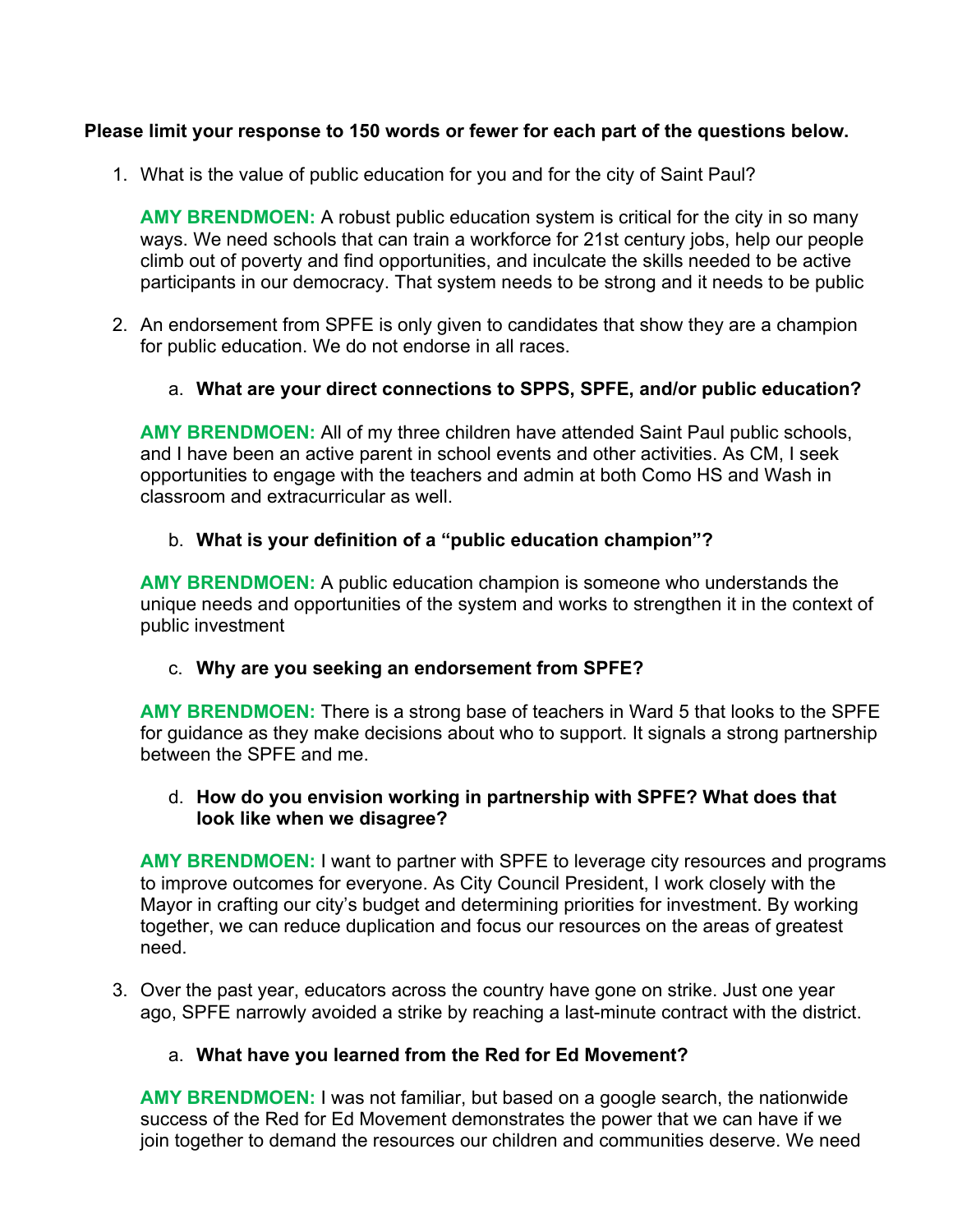to be bold with our asks and emphasize the full range of our needs, rather than simply asking for small concessions.

b. **UTLA (United Teachers of Los Angeles) recently ended their strike. In addition to much-needed pay increases, the challenges facing their students are similar to the students of SPPS. How can you use your position to support educators, parents and students in addressing these concerns?**

**AMY BRENDMOEN:** The Los Angeles strike raised valid concerns about the way that charter schools have drained resources from public, union schools. We need to be deliberate about where and how more schools launch in the city, including taking a more active role in permitting and regulation. We also need to fight back against the model that means the success of a charter school means the detriment of our public schools in a limited pot of money by lifting state funding for our children.

4. Saint Paul Public Schools (SPPS) has a diverse student population, with over 75% of students identifying as People of Color. Parents and educators agree that in order for students to be successful, we must have culturally competent curricula and educators that reflect the diversity of our city. At the same time, data shows that our city and our schools are becoming more segregated.

#### a. **Segregation and poverty are harmful to all of us, especially our students and their families. How will you work to integrate our city and our schools?**

**AMY BRENDMOEN:** One critical way to fight segregation is to increase the range of affordable housing choices throughout the city, so that people have the opportunity to live in whatever attendance area they choose.

5. Research shows the importance of stimulation starting at birth. We know students are more successful in school when they have access to high-quality early childhood education. All students should have access to these programs, whether through our public school systems or accredited independent providers.

## a. **How will you partner with SPFE to ensure all families have access to quality Pre-K and early learning programs in our city?**

**AMY BRENDMOEN:** I will work with partners on the School Board and City Council to advocate for a sustainable, state-wide approach that puts our children first.

b. **New research shows that many Minnesotans live in childcare deserts, without adequate access to childcare options for their children. How will you use your role to provide additional options early learning options for parents?**

**AMY BRENDMOEN:** The City is exploring a 3K program in partnership with SPPS and county. I am supportive of extending care and early education opportunities as it's a long term investment in our children, families as well as our economy and public safety.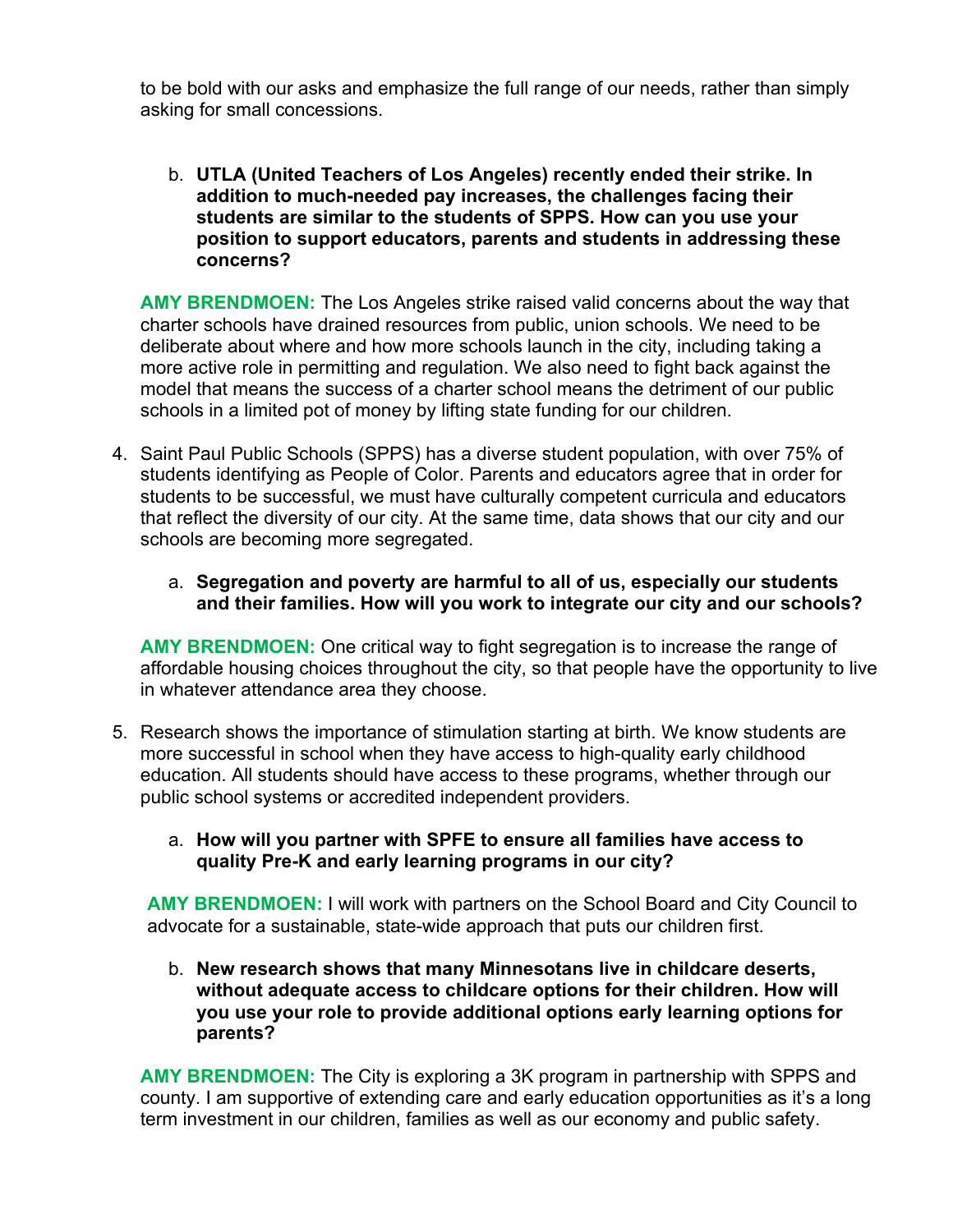- 6. The current federal Secretary of Education is well-known for her support of "disrupting" public education through "school choice" in the form of online learning, charter schools, and vouchers.
	- a. **What is your understanding of how education reform policies impact public education?**

**AMY BRENDMOEN:** These policies starve our schools of resources and are often surreptitious ways to break union strength.

b. **What is your understanding of how charter schools differ from local public schools?**

**AMY BRENDMOEN:** Charter schools are usually non-union, which harms everyone in our community in the long term through instability and lower wages and benefits. They will also frequently create environments that intentionally or unintentionally perpetuate segregation.

c. **Will you support a moratorium on new charter schools and charter school expansions so that a comprehensive study can be done on the impact of charters schools in our communities (including segregation, tax base, land use, and neighborhood impact)? Who would you partner with for this study? Who would you include as stakeholders?**

**AMY BRENDMOEN:** Yes. The composition of these studies would have to be determined by the legislature, which would have the sole authority to impose such a moratorium. Nevertheless, I would advocate that officials from SPPS and SPFE be included at all stages.

- 7. SPPS and the City of Saint Paul presently do business with institutions that engage in practices that destabilize our community through predatory lending practices, investing in private prisons, and corporate tax avoidance. These practices have led to economic injustice and racial discrimination in our city.
	- a. **How will you use your role to make sure that the largest corporations in Saint Paul pay their fair share?**

**AMY BRENDMOEN:** I do believe corporations should pay their fair share. I would like to hear more from you about your vision for this and how we can engage in the future..

b. **Predatory lending practices increase foreclosure rates, destabilizing families. Will you join with SPFE in calling on banks to refrain from foreclosing on homes of school age students during the school year? What steps will you take to separate the city of Saint Paul from institutions that participate in predatory lending?**

# **AMY BRENDMOEN:** Yes.

.

c. **Will you commit to working with SPFE to seek the revenue we need to have racially equitable schools? What does this look like to you?**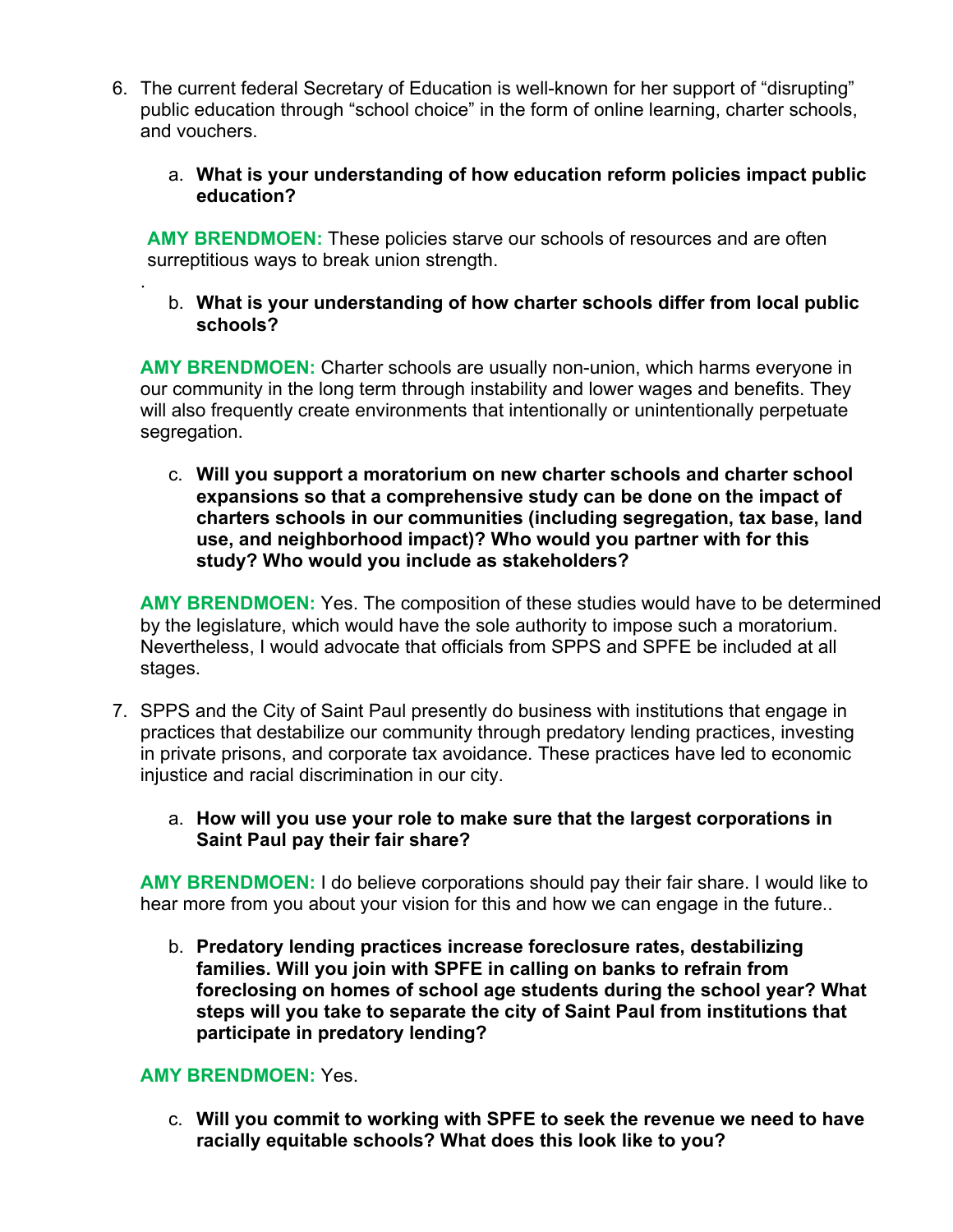**AMY BRENDMOEN:** Yes, I think we need to work to find sources of funding for our schools that don't rely on a perpetually increasing ladder of property tax raises. And we need to band together to ensure that the State funds the unmet needs with its long underfunded LGA obligations.

- 8. Traditionally the city of Saint Paul and SPPS have had an arms' length relationship. Each has their own budget, and sphere of influence. However, the actions a city takes impacts the daily lives of students and educators, and the desire to be near quality, local, public schools is often a primary factor in how families decide where to live.
	- a. **How will you seek out educator and student voice in your decision-making process? What steps will you take to invite SPFE in as a stakeholder? How will you share information with SPFE, parents and students?**

**AMY BRENDMOEN:** I have questions and concerns about the structural "arms length" relationship between SPPS and the City. I would be very interested in a more connected, thoughtful method of decision-making that includes things from capital investments to (literally) when to call snow days. This type of work would be apropos as into term three --I have strong understanding of history, relationships and how budgets impact.

Related, I am currently working to engage young people, including students, in the political process by building a "Students for Amy" arm of my campaign. It is important to me that youth voices are actively sought out in decisions that affect them, and as a parent of SPPS students, I understand first-hand how crucial parent engagement is as well. I think it is essential to ensure maximum breadth of participation to make sure we include all perspectives and pool our power.

### b. **Where do you see opportunities for city and the school district to partner? How will you invite input from SPFE, parents and students on what those partnerships look like?**

**AMY BRENDMOEN:** I initiated a work group between SPPS and the City to discuss how we could better share facilities. A motivation was that I think the city should bring its recreation programming into the schools rather than continuing to build more of its own (more over hear, more capital outlay) and to figure out how to better share our fields, playground, buildings to better service kids and to preserve scare tax dollars. Our first report back will be in the coming months. This groups, as it is formalized would be a great space to partner with SPFE and students as well.

9. In 2018, SPFE joined our institutional partners in calling for elected officials to engage in co-governance and people-centered democracy. As a practice, this means engaging with your partners in all areas of public work, a willingness to be held accountable to promises, and on-going, open communication.

# a. **What do the terms co-governance and people-centered democracy mean to you?**

**AMY BRENDMOEN:** These terms can be difficult to lock down. I want to commit to engaging people meaningfully in the process at every level. I will always reach out, but I